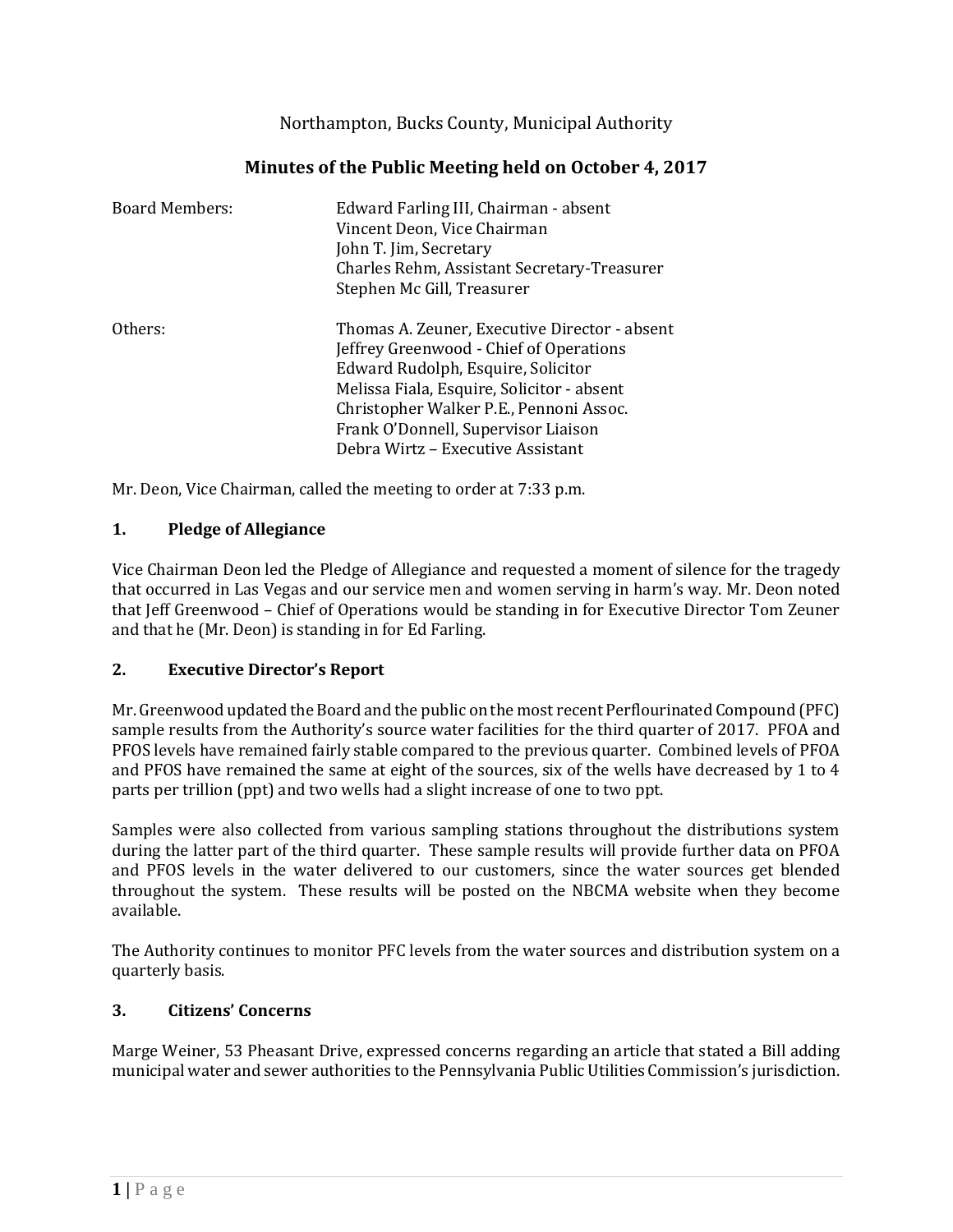Ms. Weiner does not feel this a good idea for the residents. Mr. Deon stated that Mr. Zeuner will look into it and get back to her.

Harriette Emerson, 92 Boxwood Road, expressed concerns regarding the rate increase. Board members reviewed the reasons for the increase, the rate study, and unfunded mandates from PA-DEP.

## **4. Approval of the Minutes of September 6, 2017**

A motion (McGill-) Jim made to approve the Minutes of September 6, 2017 passed with 4 ayes**.**

## **5. Check Requisitions / Accounts Payable**

A motion (Rehm-McGill) adopting the following resolution passed with 4 ayes.

## **Requisition No. 2122** dated September 20, 2017 in the amount of \$181,930.70

The major items paid under **Requisition No. 2122** are as follows: Exeter Supply Co. Inc. - \$7,358.00; Herbert Rowland & Grubic - \$2,670.00; Independence Blue Cross - \$11,013.27; JH Shanahan – \$10,280.00; Karl Hops Inc. - \$1,118.03; Line Systems Inc. - \$1,231.92; Office Basics - \$1,615.54; PECO - \$4,115.98; Pennoni Assoc. - \$45,031.30; Philadelphia Business Forms - \$1,051.35; Phillips & Donovan Architects - \$4,294.50; RIO Supply - \$4,098.24; Shapiro Fire Protection - \$1,706.70; Telog - \$1,800.00; Univar USA Inc. - \$2,040.95; US Postal Service - \$5,000.00; and \$75,000.00 for payroll.

A motion (Rehm-Jim) adopting the following resolution passed with 4 ayes.

#### **Requisition No. 2123** dated October 4, 2017 in the amount of \$813,609.31

The major items paid under **Requisition No. 2123** are as follows: All Season Lawn & Land \$3,176.00; Analytical Laboratories - \$5,200.00; BCWSA – Sewer - \$341,517.04; BCWSA – Water - \$134,084.09; Core & Main LP - \$1,835.58; Custom Care Property - \$4,625.00; DJ Pinciotti Construction - \$2,198.00; Eurofins QC - \$3,544.50; First National Bank of Newtown - \$59,129.38; Guardian - \$3,749.44; Herbert, Rowland & Grubic, Inc. - \$17,437.00; Manko, Gold, Katcher & Fox - \$16,033.39; Office Basics - \$1,041.12; PECO - \$9,585.31; Rock Mill Enterprises - \$5,445.00; Rudolph Clarke LLC - \$39,112.53; TD Card Services - \$1,038.03; Univar USA Inc. - \$1,088.39, Xylem Water Solution - \$1,665.00;BCWSA disputed - \$69,056.98 and \$75,000.00 for payroll.

#### **6. Resolution 2017-1195 – PennDOT Master Casting Agreement**

A motion (Rehm-McGill) made to adopt Resolution No. 2017-1195 and approve and execute the "Master Casting Agreement" with the Pennsylvania Department of Transportation in accordance with the letter and attached Agreement dated October 4, 2017 passed with 4 ayes.

### **7. Award contract – Installation of 7 (seven) Automatic flushing Stations Contract 1-W-17**

A motion (McGill-Jim) made to award Contract No. 1-W-17, installation of 7 (seven) Automatic Flushing Stations to DJ Pinciotti Construction Co., of Ivyland, PA in accordance with their proposal dated September 22, 2017 in the amount of \$95,900.00 passed with 4 ayes